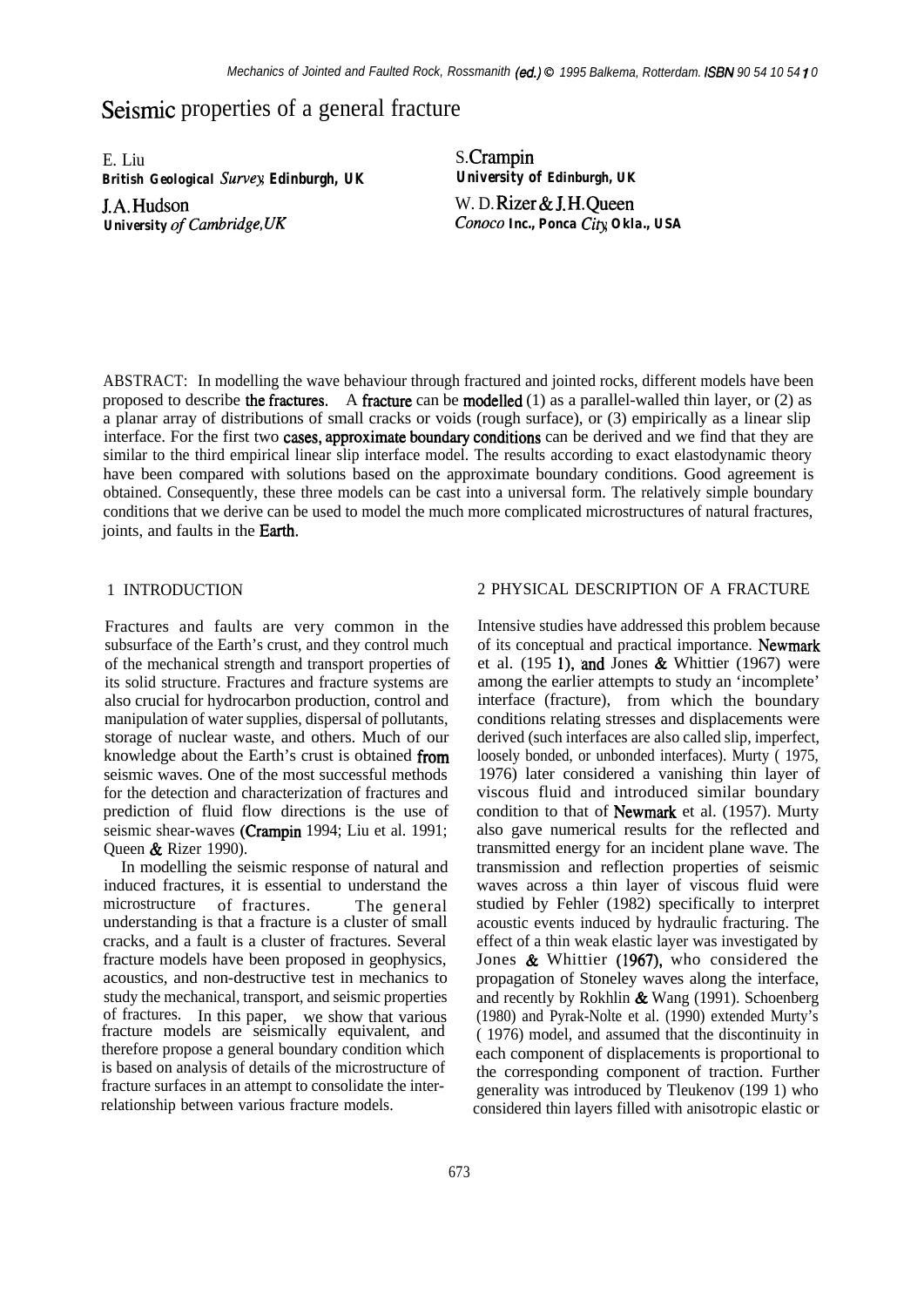linearly viscoelastic material, and also derived a nonlinear relationship between displacement discontinuity and traction for thin layers of non-linearly viscoelastic and visco-plastic material. Angel & Achenbach (1985) studied the problem of elastic-wave diffraction by interface imperfections due to a periodical array of cracks. We have obtained similar boundary conditions to the previous authors for a fracture surface with distribution of microcracks or with distribution of welded areas (Hudson et al. 1994).

In summary, published fracture models can be broadly classified into three groups. The simplest model is a parallel-walled, thin-layer of weak viscoelastic material (the Fehler model). Usually, the fracture thickness can be very small in the order of mm or cm (much smaller than the seismic wavelength). The second model is a plane boundary with a distribution of crack-like voids, or its inverse, a thin fluid layer with a distribution of contact points and/or areas (the Hudson model), which is similar to the rough surface model of Gangi (1981). Finally, a fracture can be represented as an interface across which stresses are continuous but displacements are discontinuous (known as the linear slip model or displacement discontinuity model, the Murty, Schoenberg, and Pyrak-Nolte model). A fracture has both a normal and a shear fracture stiffness.

# *3* BOUNDARY CONDITIONS

#### *3.1 Schoenberg and Pyrak-Nolte model*

Using a model based empirically on static laboratory tests, Pyrak-Nolte et al. ( 1990) studied the implications of the continuity equations proposed by Schoenberg (1980):

$$
[u_i] = \frac{1}{K_i} \tau_i, \qquad i = 1, 2, 3 \tag{1}
$$

where  $[u_i]$  is ith displacement discontinuity,  $\tau_i = \sigma_{i3}$ is the stress component, and  $K_i$  is fracture stiffness. In order to relate the parameters  $K_i$  to the microstructure, Schoenberg & Douma (1988) use Hudson's ( 198 1) first-order results. In general  $K_i$  were taken to be real. The same model, in which  $K_i$  is replaced by  $K_i + i\omega \eta_i$  $(i = 1, 2, 3)$ , was also studied (Myer et al. 1990).

#### *3.2 Fehler model*

Fehler ( 1982) took as a very simple fracture model of a thin plane layer (however he did not derive the following boundary conditions). If the ratio of the thickness *d* of the layer to the wavelength of radiation is very small, then we may approximate the physical conditions on the fracture by taking the stress components  $\sigma_{i3}$ , where the 3-component is normal to the fracture, to be constant throughout the layer. We then obtain the following boundary conditions (omitting the mathematical derivations):

$$
[u_1] = \frac{d}{\mu' + i \omega \eta} \tau_1,
$$
 (2)

$$
[u_2] = \frac{d}{\mu^2 + i \omega \eta} \tau_2, \qquad (3)
$$

and

$$
\begin{array}{lll}\n\left[\mu_{3}\right] & \frac{d}{\pi/4 + \frac{4}{3}\mu + \frac{4}{3}i\omega\eta}\tau_{3},\n\end{array} \tag{4}
$$

where  $\kappa$  and  $\mu$  are respectively the bulk and shear moduli of the thin layer,  $\eta$  is the viscosity, and  $\omega$  is the frequency.

#### *3.3 Murty model.*

One of the earliest attempts to characterize a 'loosely bonded interface was by Murty (1975, 1976) who envisaged a thin layer filled with viscous fluid. We obtain Murty's boundary condition by putting  $\mu = 0$  in equations 2 and 3, that is, the fluid has zero rigidity. Murty also assumed that the bulk modulus of the fluid is sufficiently large that  $[u<sub>n</sub>] = 0$  in place of equation (4). A similar model, in which Murty's viscous fluid is replaced by an inviscid elastic solid, was suggested by Yanovskaya & Dmitriyeva (1991). That is, in equations 2 and 3,  $\eta$  is set to 0, again assuming  $[u_3] = 0$ . It is clear that both these models are simplified forms of the Fehler model.

# *3.4 Hudson model*

On the assumption that a fracture is a cluster of small cracks and a fault is a cluster of fractures (Fig. I), we propose models that assume that a fracture consists of areas of contact interspersed with areas of slip, or its inverse that a fracture can be modelled as a distribution of small (circular) cracks (voids). Hudson et al. (1994) calculated the condition which would hold for these two models. The discontinuity in  $[u_i]$ in ith displacements  $u_i$  ( $i = 1, 2, 3$ ) is give by:

$$
[\mu_1] = \frac{\alpha}{\mu \omega} A \tau_1, \qquad (5)
$$

$$
[u_2] = \frac{\alpha}{\mu \omega} A \tau_2, \qquad (6)
$$

and

$$
[u_3] = \frac{\alpha}{\mu \omega} B \tau_3, \qquad (7)
$$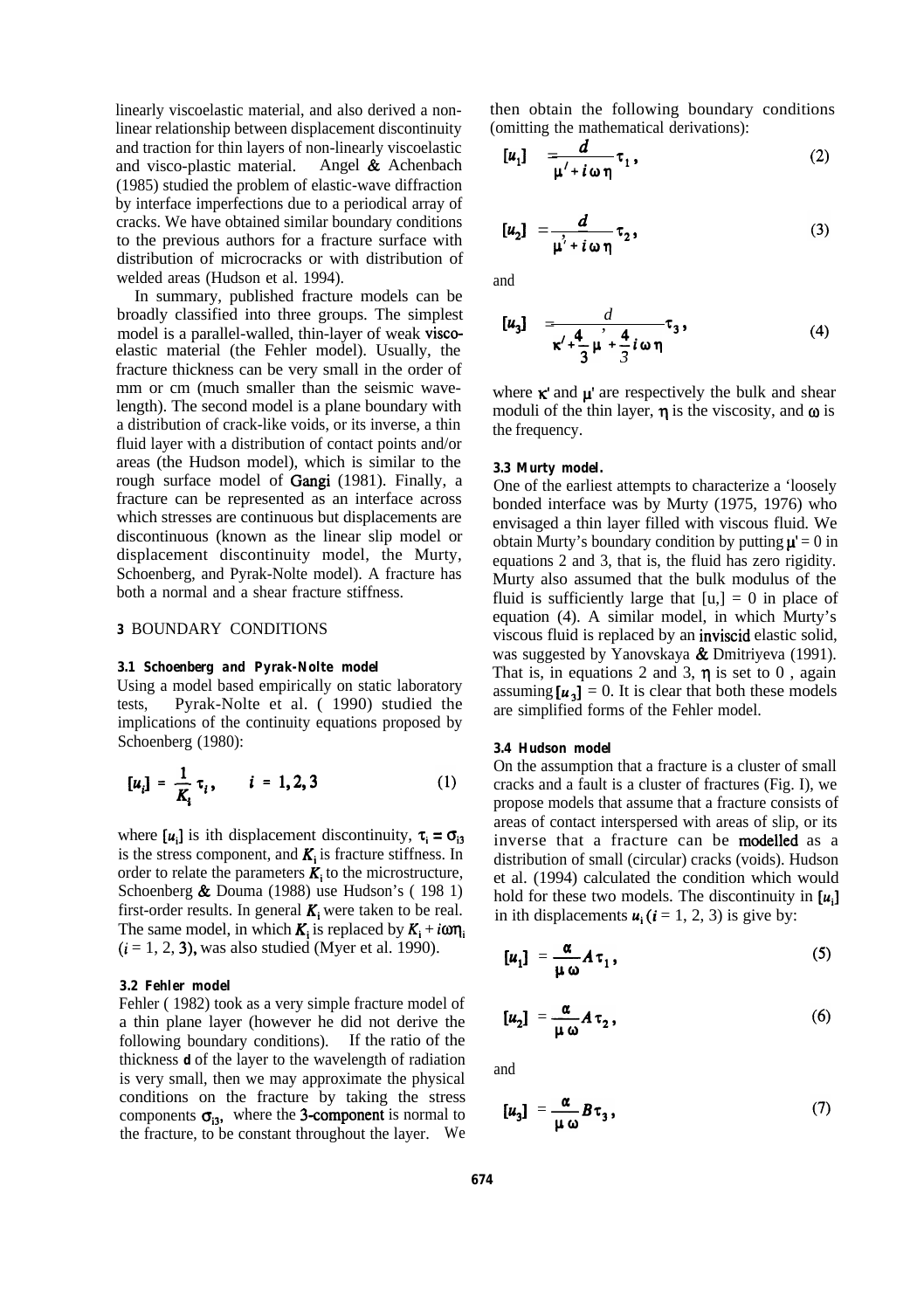where  $\alpha$  is the P-wave velocity in the coherent material (the same on both sides of the fracture plane),  $\mu$  is the corresponding modulus of rigidity of the rock matrix.  $\boldsymbol{A}$  and  $\boldsymbol{B}$  are given by:

$$
A = \frac{\gamma k_{\alpha} d\mu}{\left[\mu' + \frac{3 \pi d \mu}{16a} (3 - 2 \beta^2 / \alpha^2) (1 - \gamma^{3/2})\right]},
$$
 (8)

and

$$
B = \frac{Y k_{\alpha} d \mu}{\left[\kappa' + \frac{4}{3} \left(1 + \frac{3 \pi d \mu}{4a} (1 - \beta^2 / \alpha^2) (1 - \gamma^{3/2})\right]\right]}, \quad (9)
$$

where  $k_{\alpha} = \omega/\alpha$  is the *P* wavenumber, and  $\gamma$  is the slip ratio or percentage of fluid on the fracture surface defined as:

$$
\gamma = \frac{\text{Open area}}{\text{Total area}} = v^s \left( \pi a^2 \right), \tag{10}
$$

where **a** is crack radius,  $d = (4/3)$  **c**, c is half thickness of cracks.  $v^s = N/S$  is the number density of cracks - the number of cracks N in area S, and  $\kappa'$ is bulk modulus and  $\mu' = \mu_f + i\omega \eta$  ( $\mu_f$  is elastic rigidity and  $\eta$  is viscosity) of crack-infill.

The continuity equations 5, 6, and 7 appear to be general and are accurate in describing non-welded interfaces provided that the wavelength is much larger than the dimensions of the asperities of the interface. Using simple algebra, the several models described above can be also written in the same form as equations 5, 6 and 7 with appropriate expressions for *A* and B. In particular, the form of equations 8 and 9 is identical to that for a uniform thin layer, of thickness *d,* containing material with shear modulus:

$$
\mu' + \frac{3 \pi d \mu}{16 a} (3 - 2 \beta^2 / \alpha^2) (1 - \gamma^{3/2}), \qquad (11)
$$

and bulk modulus

 $\mathbf d$ 

$$
\kappa' - \frac{\pi d\mu}{4a} \frac{\beta^2}{\alpha^2} (1 - \gamma^{3/2})
$$
 (12)

except that the magnitudes of the displacement discontinuities are reduced by a factor  $\gamma$ , the relative area of slip. Thus the elastic rigidity of the crack infill is increased by the presence of the crack edges whereas, its bulk modulus is decreased. However, the resistance of the layer to both tension and shear is increased. If  $\gamma \rightarrow 0$ , both *A* and *B* $\rightarrow 0$ , so that  $[u_i] \rightarrow$ 0 *(i =* 1, 2, 3), and the boundary degenerates to the



Figure 1. Schematic illustration of aperture distribution of a fracture surface at different scales.

conventional interface; that is, the displacements are continuous across the boundary (lower limit). If, on the other hand,  $\gamma \rightarrow 1$ , **A** and **B** become:

$$
A = \frac{K_{\alpha}d\mu}{\mu'}, \qquad B = \frac{K_{\alpha}d\mu}{\kappa' + \frac{4}{3}\mu'}, \tag{13}
$$

and in this case, *A* and *B* are exactly reduced to those of the Fehler model; in other words, the Hudson model can be represented by a thin layer filled with fluid, and the equivalent thickness of the layer is *d* (upper limit), and bulk and shear moduli are given in equations 11 and 12. In general, the value of  $\gamma$  is between 0 and 1.

Fig. 2a shows the variation of parameter *A* with slip ratio  $\gamma$  for different values of the dimensionless wavenumber  $k_a a$ . Fig. 2b shows the equivalent variation for parameter *B.* Both figures are calculated for water-filled cracks. As expected, both *A* and *B* increase as  $\gamma$  and frequency increase, and the range of  $\gamma$  between  $(0, 1)$  covers the fracture surface from the conventional interface  $(A = B = 0)$  to a completely open fracture *(A +-). The* larger the values of *A* and *B, the larger are the jumps in the displacements across* the fractures. The values of *B are* usually much smaller than *A* for a water-filled fracture (of the order l/10), and numerical calculations of reflection and transmission coefficients have indicated that in most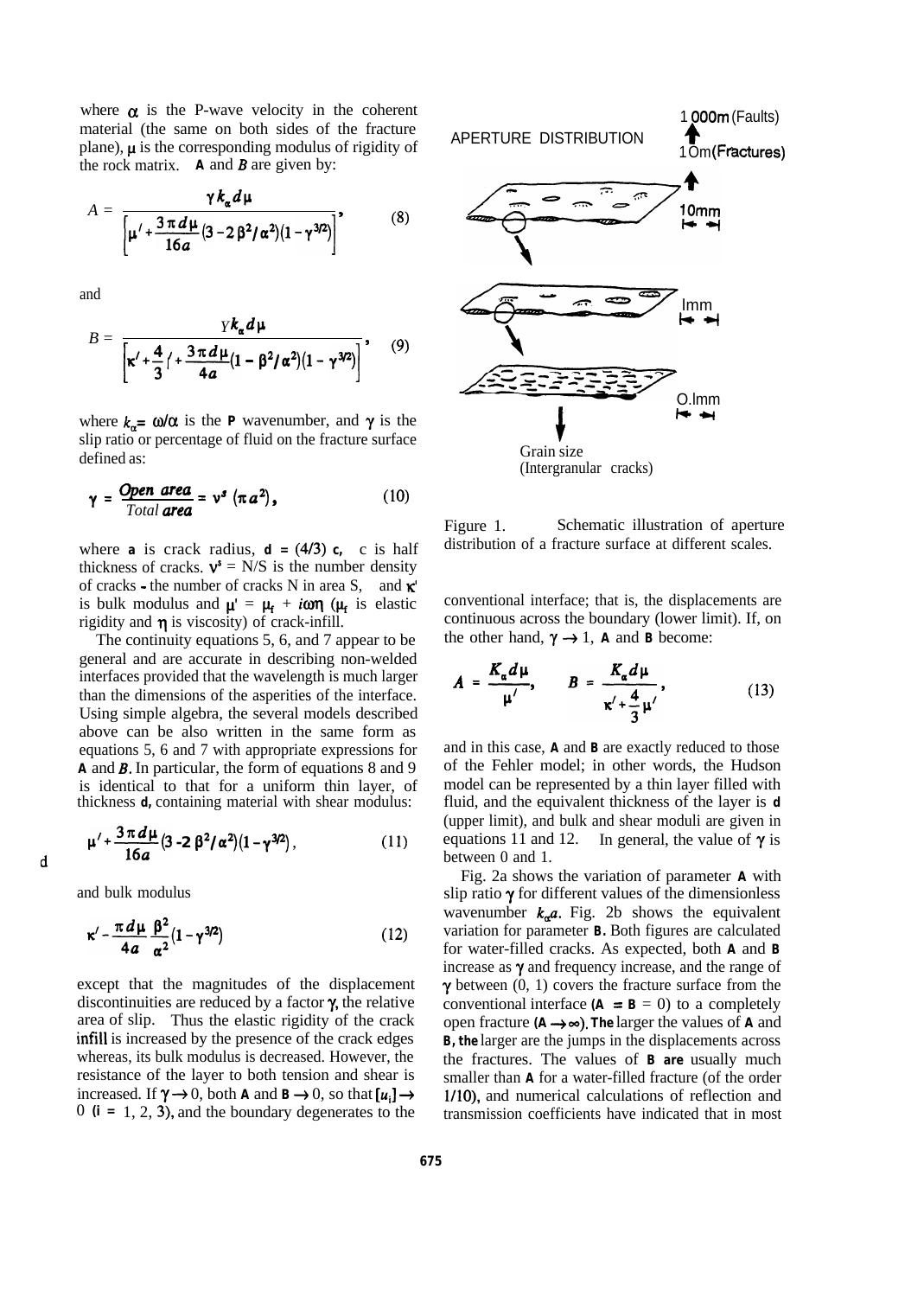

Figure 2. (a) Variation of dimensionless parameter, A, for different slip ratio  $\gamma$  for a water-filled fracture; (b) Similar to (a), but for parameter, **B. The** curves correspond to different values of wavenumber  $k_a a$ .

cases  $\bf{B}$  can be effectively regarded as zero [implying]  $[u_3] = 0$ , as assumed by Murty (1975, 1976)].

# **4 VERIFICATION**

In the above section, we have suggested that these various boundary condition can be reconciled to a single form, the Hudson model. The validity of the general fracture model can be verified by comparing the reflection and transmission (R/T) coefficients of seismic waves across single fractures. The R/T coefficients for the slip interface fracture were studied by Murty (1975), Schoenberg (1980), and Pyrak-Nolte et al. (1990), and for the parallel walled fracture by Fehler (1982). We have corrected some errors (some are typographic) in Fehler's paper and have re-



Figure 3. Variation of  $R/T$  coefficients of plane waves across a single fracture for different thickness of fracture calculated using the **fullwave** theory (lines) and the approximate boundary conditions (symbols). Fracture is filled with water  $(\mu' = 0)$ .

derived his equations. The solution is written in a condensed 4x4 matrix form for SH-waves, and 8x8 matrix form for  $P-SV$  waves. We compare the  $R/T$ coefficients for the parallel-walled fractures using approximate boundary conditions (equations 2, 3 and 4) and the full-wave solution. The results are given in Fig. 3 and 4, which show respectively the variation of  $R/T$  coeffkients for different layer thickness (Fig. 3) and different shear moduli in the thin viscous layer (Fig. 4). There is a good agreement between the linear slip boundary conditions (symbols) and the full-wave theory (lines).

In fact, the validity of the continuity boundary conditions between the jump in displacements and traction can be more clearly demonstrated by calculating the ratio  $\tau/[u_i]$  (i = 1, 2, 3) from the fullwave theory. For example, for SH-waves, we have:

$$
\frac{\tau_2}{[u_2]} = \frac{\mu d T_{SH}}{R_{SH} - T_{SH} + e^{-2dh}} = K_2,
$$
\n(14)

where  $h = d/2$ , d is layer thickness, and  $T_{SH}$  and  $R_{SH}$ are the transmission and reflection coefficients of SHwaves, respectively [which can be calculated using the method of Fehler (1982) or Rokhlin & Wang (1991). Similar expressions for  $\tau_1/[\mu_1]$  and  $\tau_2/[\mu_2]$  can also be derived for **P**- and SV-waves, but they are rather complicated, and will not be written here. Fig. 5a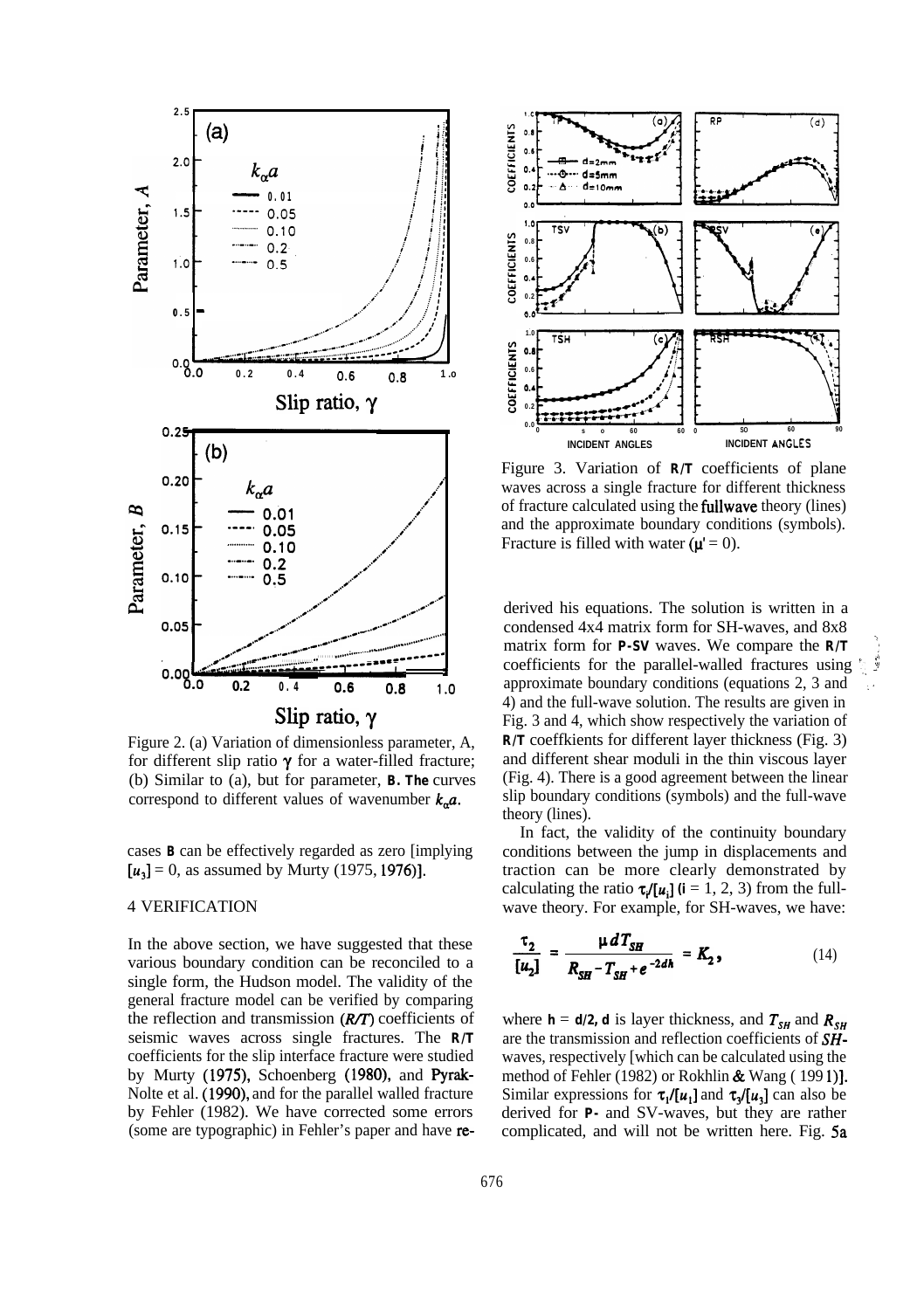

Figure 4. Similar to Figure 3, but showing the variation of *R/T* coefficients for different shear modulus  $\mu'(x10^9$  Pascal) of the fracture infill. Fracture thickness is  $d = 2$ mm.

shows the variation of moduli of  $\tau_1/[u_1]$  and  $\tau_2/[u_2]$ with angle of incidence for different values of shear modulus of the weak viscous layer  $(\mu')$ . Similar plot for  $\tau_{\nu}$ /[u<sub>1</sub>] is given in Fig. 5b. They show that  $\tau_{\nu}$ /[u<sub>1</sub>] and  $\tau_2/[u_2]$  are equal and constant, and almost exactly equal to those calculated using the approximate boundary conditions 2 and 3, implying that the linear relationship between the jump in displacement and traction holds. However, there is a slight difference in  $\tau_3/[u_3]$  calculated using the two theories (Fig. 5b). We also find that  $\tau_1/[\mu_1]$  is about 10 times larger than  $\tau_1/[u_1]$  or  $\tau_2/[u_2]$ , which can be effectively considered to be infinite, this implies  $[u_3] = 0$  (assumed in the Murty model). By comparison with the full-wave theory, we have proved there is indeed a linear relationship between displacement discontinuity and traction.

# 5 DISCUSSION AND CONCLUSIONS

We have introduced boundary conditions for **parallel**wailed and rough surface fractures where the scale of roughness is small compared with a wavelength. For a parallel-walled fracture, the two fracture stiffnesses are related to the fracture thickness as well as to the viscosity, bulk and shear moduli of the fracture infill. Similarly, for a rough surface fracture, the fracture stiffnesses are functions of the distribution of voids (or contact areas) and the dimension of these voids. We have shown that the boundary conditions for the



Figure 5. (a) Variation of  $|\tau_1/[\mu_1]| = |\tau_2/[\mu_2]|$  against angles of incidence calculated from the exact solutions for different shear modulus  $\mu' (x10^9$  Pascal) of fracture infill; (b) Similar to (a), but for  $|\tau_{\nu}| \mu_{\nu}$ ]. Solid lines are calculated using approximate boundary conditions. Symbols are numerical solutions.

parallel-walled model and rough-surface model can be cast into a general form; i.e. a rough surface can be replaced by an equivalent parallel-walled fracture in which the thickness and elastic moduli of fracture infill are related to the distribution, dimension and infill parameters of voids.